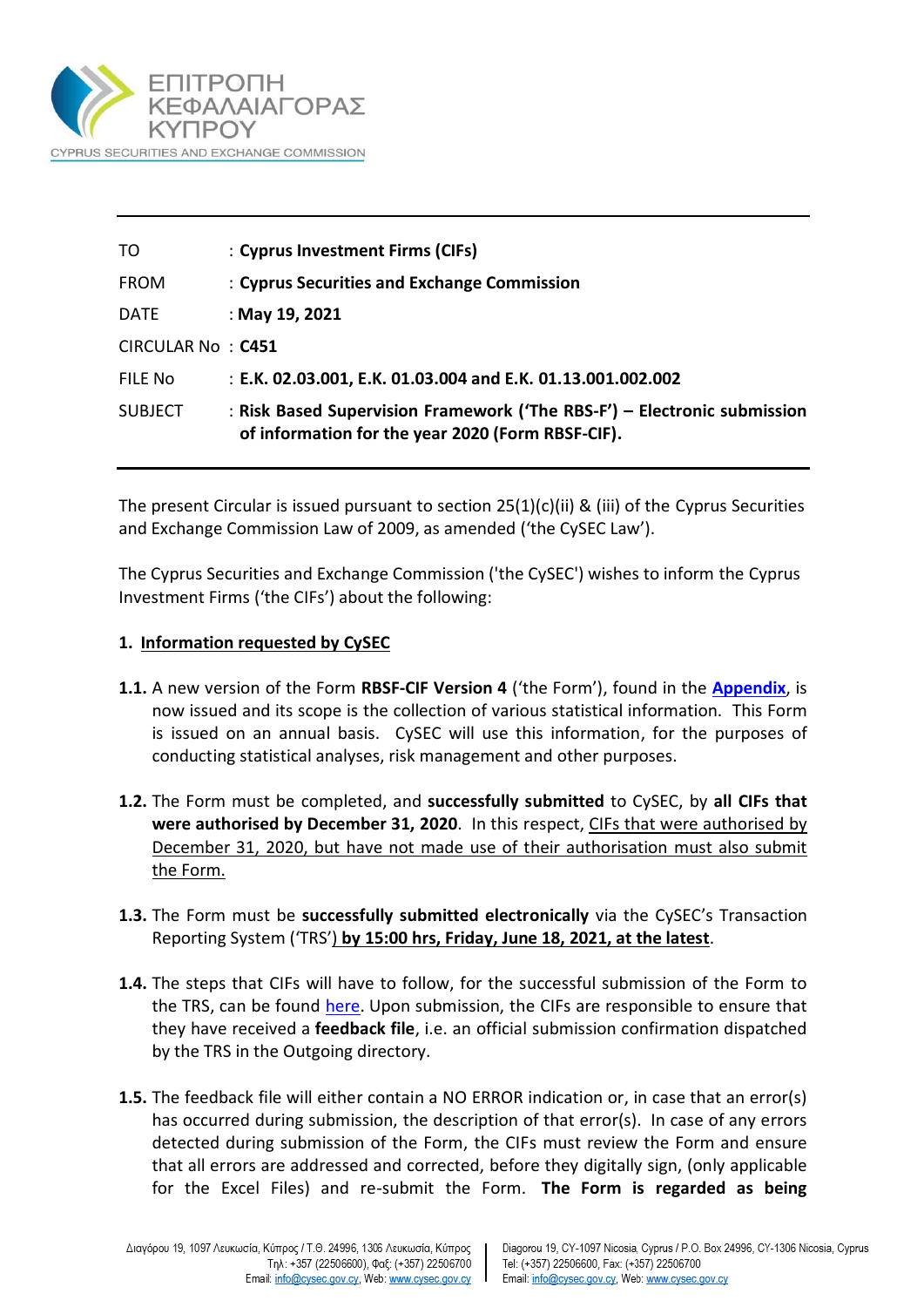- **1.6.** CySEC emphasises the importance of meeting the deadline of **15:00 hrs, Friday, June 18, 2021 and stresses that NO extension will be granted.**
- **1.7. Failure to promptly and duly comply, with the above, will bear the administrative penalties of section 37(5) of the CySEC Law.**
- **2. Additional Information Requested**

**In the sections of the Form listed below, various additional or entirely new information is requested, as follows:**

## **2.1. Section F - Governance and Ownership**

### **Two (2) additional questions are added in this Section as follows:**

- **New Question 7.1:** Does the CIF have any Board Members and/or shareholders who are Politically Exposed Persons (PEP)?
- **New Question 7.2:** Does the CIF have any Board Members and/or shareholders that obtained residency or citizenship in Cyprus in exchange of capital transfers, purchase of property or government bonds, or investment in corporate entities in Cyprus?

## **2.2. Section K - Products, Services and Transactions**

- **Questions 1.1, 1.2, 2.1 – 2.4 and 3.1:** Within the new version of the Form, these questions request the number of customers instead of YES/NO.
- **Questions 2.5 and 2.6:** These questions used to be a single question in the previous version under the number 2.4. Within the new version of the Form, these questions request the number of customers instead of YES/NO.

# **2.3. Section L - Countries and Geographical Areas**

- **Questions 1.1 – 1.4:** Within the new version of the Form, these questions request the number of customers instead of YES/NO.

# **2.4. Section M - Customer Analysis** (This is an entirely **new section**)

### **This new section consists of thirteen (13) new questions related to the CIFs' customers as follows:**

- **New Question 1:** Customers whose activities are related with donations, crowdfunding, non-profit organisations, import/export of goods, weapons trading, or virtual assets.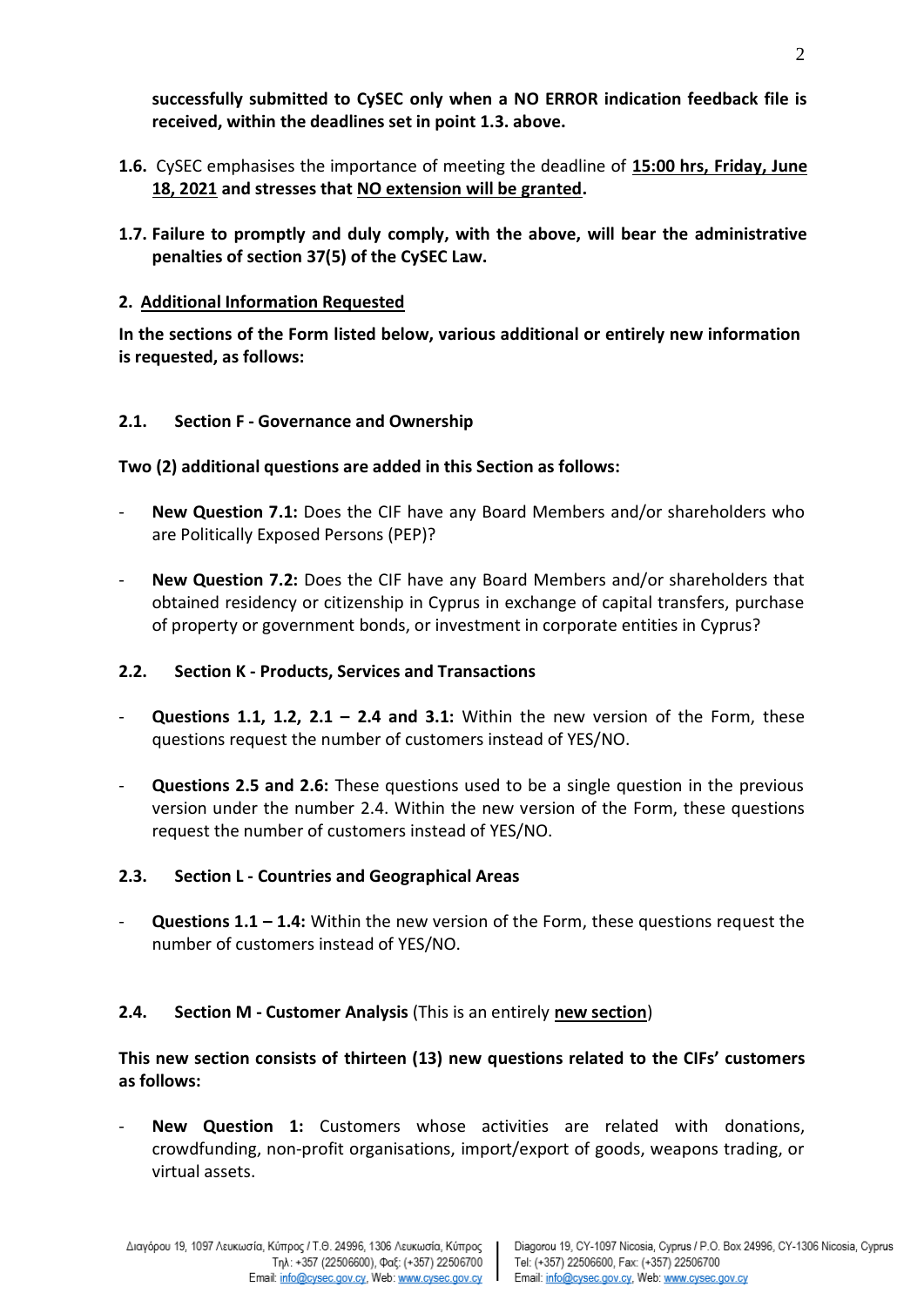- **New Question 2:** Customers whose activities are related with cash intensive business.
- **New Questions 3-4:** Customers' relations with Non Profit Organisations (NPO).
- **New Question 5:** Customers' close links with Terrorist Financing (TF).
- **New Question 6:** Customers with complex structures.
- New Question 7: Customers involved in virtual assets.
- New Question 8: Customers' method of payment.
- **New Question 9:** Customers' financial assets/instruments/investments.
- **New Question 10:** Customers' volume and number of transactions in cross-border transactions of currency and bearer negotiable instruments (CBNIs).
- **New Question 11:** Customers' volume and number of transactions in incoming Cross Border Wire Transfers (CBWTs).
- **New Question 12:** Customers' volume and number of customers' currency conversions.
- **New Question 13:** Customers' suspicion reports (STRs/SARs) on TF submitted to FIU.

### **2.5. Section N - Internal Policies and Procedures** (This is an entirely **new section**)

### **This new section consists of forty-six (46) new questions mostly related to the CIFs' internal policies and procedures.**

In addition Questions 17-19, 22-23 and 28 request information about the percentage (% ) of customers for whom the entity has performed specific processes during the reporting period, information about suspicious activity and transaction reporting and information about the times during the reporting period, that AML/CFT been an agenda item at the meetings held.

Questions 33-46 request to evaluate the quality and effectiveness of the CIFs' processes, using a scale from 1 to 10, where 1 means 'Poor' and 10 means 'Excellent'.

### **2.6. Section O - Geographical Analysis** (This is an entirely **new section**)

**This new section consists of six (6) new questions related to geographical analysis as follows:**

- **New Question 1:** Please analyse the total number of natural persons (customers and customers' beneficial owners), per country of residence.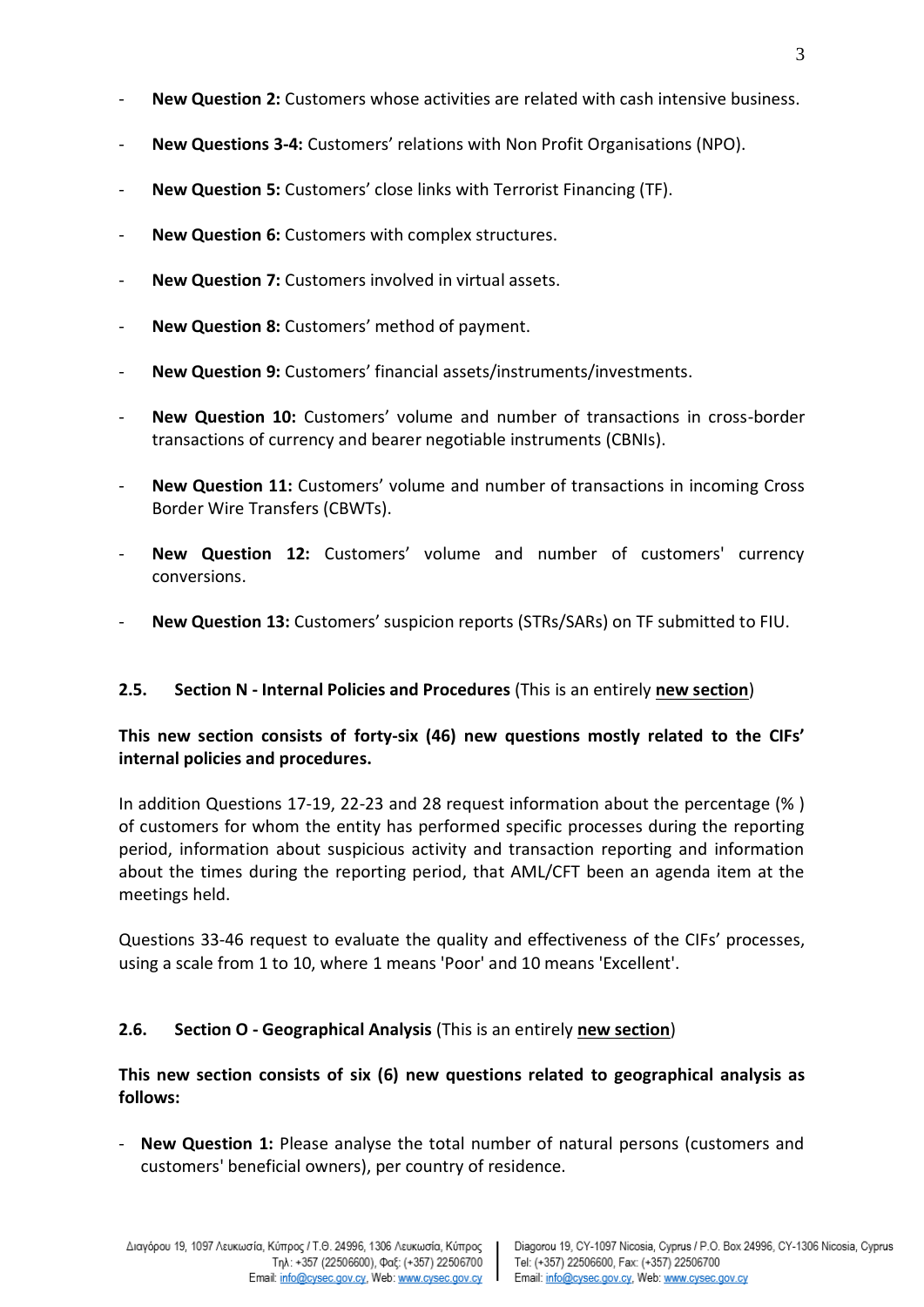- **New Question 2:** Please analyse the total number of customers (legal entities), per country of registration.
- **New Question 3:** Please analyse the total number of PEP customers and/or PEP beneficial owners, per country of residence / incorporation, as at the reference date.
- **New Question 4:** Please select the countries (other than Cyprus) where the CIF has presence.
- **New Question 5:** Please select the countries (other than Cyprus) where the CIF has financial and other trade linkages.
- **New Question 6:** Please select the countries (other than Cyprus) where the CIF has business promotion establishments.

#### **3. General Comments for the Form**

- **3.1.** The Form will be available **only** in the **English language.**
- **3.2.** Reporting entities are required to report data in **Euro**, rounded to the nearest unit.
- **3.3.** Please always ensure that you have the latest version of the Form, i.e. **Version 4.**
- **3.4.** Instructions on the completion of the Form can be found in the 'Instructions' Worksheet of the Form.
- **3.5. Before submitting the Form, please ensure that all validation tests that are contained in the Form (Sections A, B, C, D, E, F, G, H, I, J, K, L, M, N, O) at the bottom of the page and Validation Tests Worksheet) are TRUE (Green Colour).**

### **4. Method of creating, signing and submitting the Form to the CySEC**

After populating the required Excel fields in the Form found in the **[Appendix](https://www.cysec.gov.cy/entities/RBS-F/FORMS/86099/)**, the CIFs should name their Excel file in accordance to the following naming convention:

### **Username\_yyyymmdd\_RBSF-CIF**

#### The information below explains the naming convention:

- (1) **Username**  is the username of the TRS credentials, which should already be in the possession of the CIFs that have previously submitted any electronic file to the TRS system. This codification should be entered in capital letters. For CIFs that have not previously requested the TRS credentials they can do so by referring **[here](https://www.cysec.gov.cy/en-GB/entities/digital-signature/TRS-User-Manual/)** where further information are provided about theTRS.
- (2) **yyyymmdd**  this denotes the end of the reporting period of the Form. In this case, the Form should have a 20201231 format. Future forms will have different reporting periods.
- (3) **RBSF-CIF** this is the coding of the Form RBSF-CIF that it remains unchanged and should be inserted exactly as it appears.